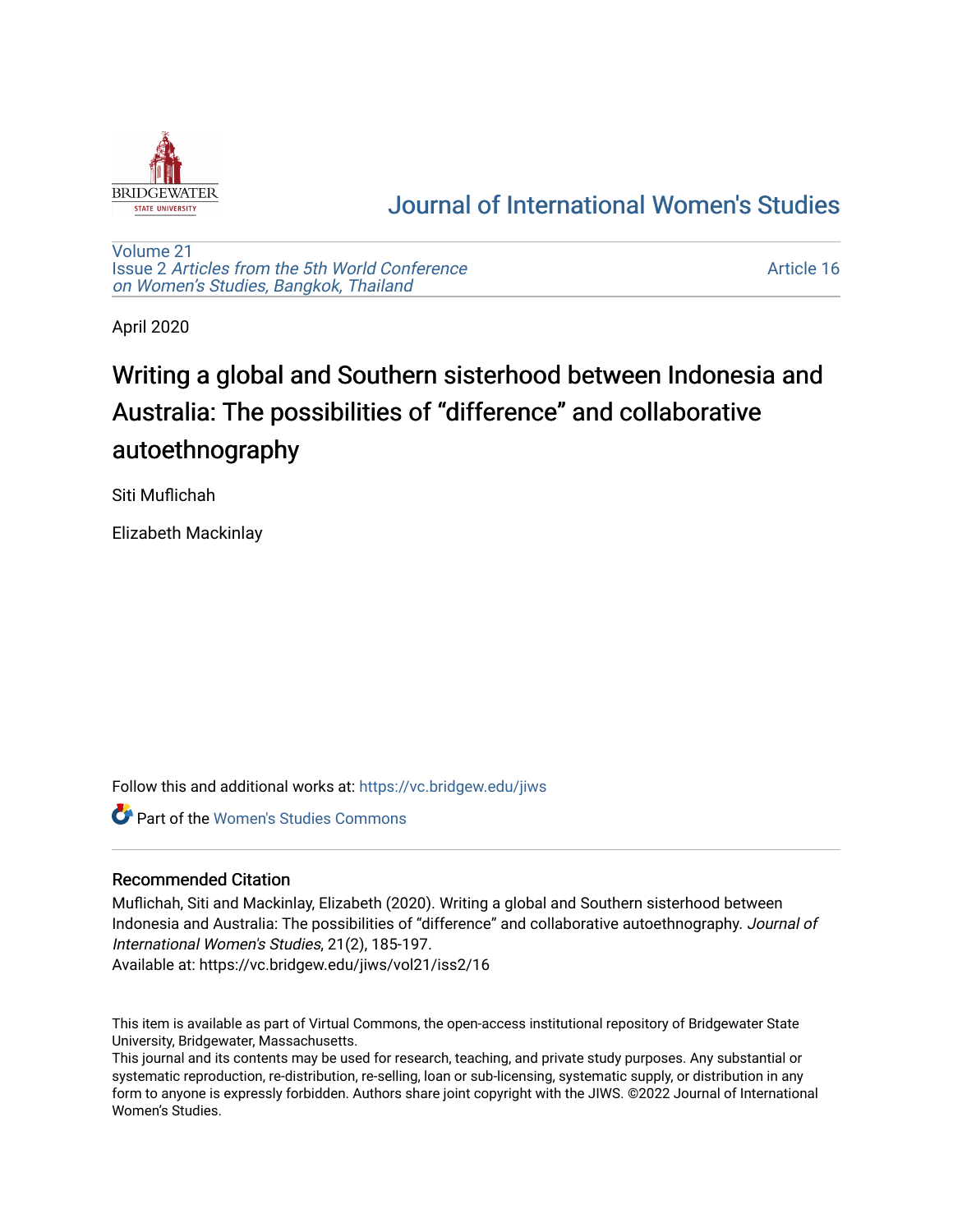Muflichah and Mackinlay: Writing a global and Southern sisterhood between Indonesia and Australia

This journal and its contents may be used for research, teaching and private study purposes. Any substantial or systematic reproduction, re-distribution, re-selling, loan or sub-licensing, systematic supply or distribution in any form to anyone is expressly forbidden. ©2020 Journal of International Women's Studies.

#### **Writing a global and Southern sisterhood between Indonesia and Australia: The possibilities of "difference" and collaborative autoethnography**[1](#page-1-0)

Siti Muflichah<sup>[2](#page-1-1)</sup> & Elizabeth Mackinlay<sup>[3](#page-1-2)</sup>

#### **Abstract**

The concept of feminist "sisterhood" holds an uneasy historical and contemporary relationship with difference; indeed, new ways of knowing and doing research across, within, through and between the boundaries of race, class and religion are needed to disrupt the sedentary monologism of "white-supremacist-capitalist-imperialist-patriarchy" (after hooks, 1994). Collaborative autoethnography presents itself as one such possibility for doing the work of difference "differently", and in this paper, we share the sameness and differences of our "southernness" as feminist academics to explore this potential. As two female academics from Indonesia and Australia, we draw upon the postcolonial feminist work of Mohanty and the poststructural, feminist scholarship of Holman-Jones, Connell and Braidotti to challenge and re-imagine notions of global and Southern sisterhood as Indonesian and Australian Gender Studies academics. Under feminist research methodology, we use collaborative autoethnography to share our "same" personal-as-political experiences as mothers and academics in Gender Studies. It is together with our "different" experiences as student-advisor, Western and non-Western women to explore the ways in which we are positioning ourselves in relation to and performing the possibilities of a Southern sisterhood. Our writings reveal that our student-advisor, Western and non-Western relationship is one replete with differences of power and privilege and yet as Gender Studies academics we are bound together by a commitment to global and distinctly "Southern" sisterhood where striving for empowerment as women is joyful. We claim that Southern sisterhood is possible. Collaborative autoethnography holds much promise in relation to an Australian – Indonesian sisterhood which travels across the boundaries of race, class, and religion. Such travels of difference entangle moments of comfort and discomfort and in this paper, we share some of the ways in which our shared subjectivities as academics plays out as difference in a relationship committed to a gender just future for women in the Global South.

*Keywords***:** Indonesia, Australia, Southern sisterhood, collaborative autoethnography

#### **Introduction**

Feminism is a movement to end sexism, sexist exploitation and oppression (hooks, 2000, p. 1).And the same course's opening lectures on the history of feminism probably won't mention Raden Adjeng Kartini, He-Yin Zhen or Huda Sharawi – though those women are among the most powerful thinkers and important pioneers in world feminism (Roberts & Connell, 2016, p. 137).

<span id="page-1-0"></span><sup>&</sup>lt;sup>1</sup> This paper has been presented in the 5th World Conference on Women's Studies, in Bangkok, April 2019.

<span id="page-1-1"></span><sup>&</sup>lt;sup>2</sup> A Senior Lecturer at Universitas Islam Negeri Antasari, Banjarmasin, Indonesia.

<span id="page-1-2"></span><sup>&</sup>lt;sup>3</sup> An Associate Professor at University of Queensland, Brisbane, Australia.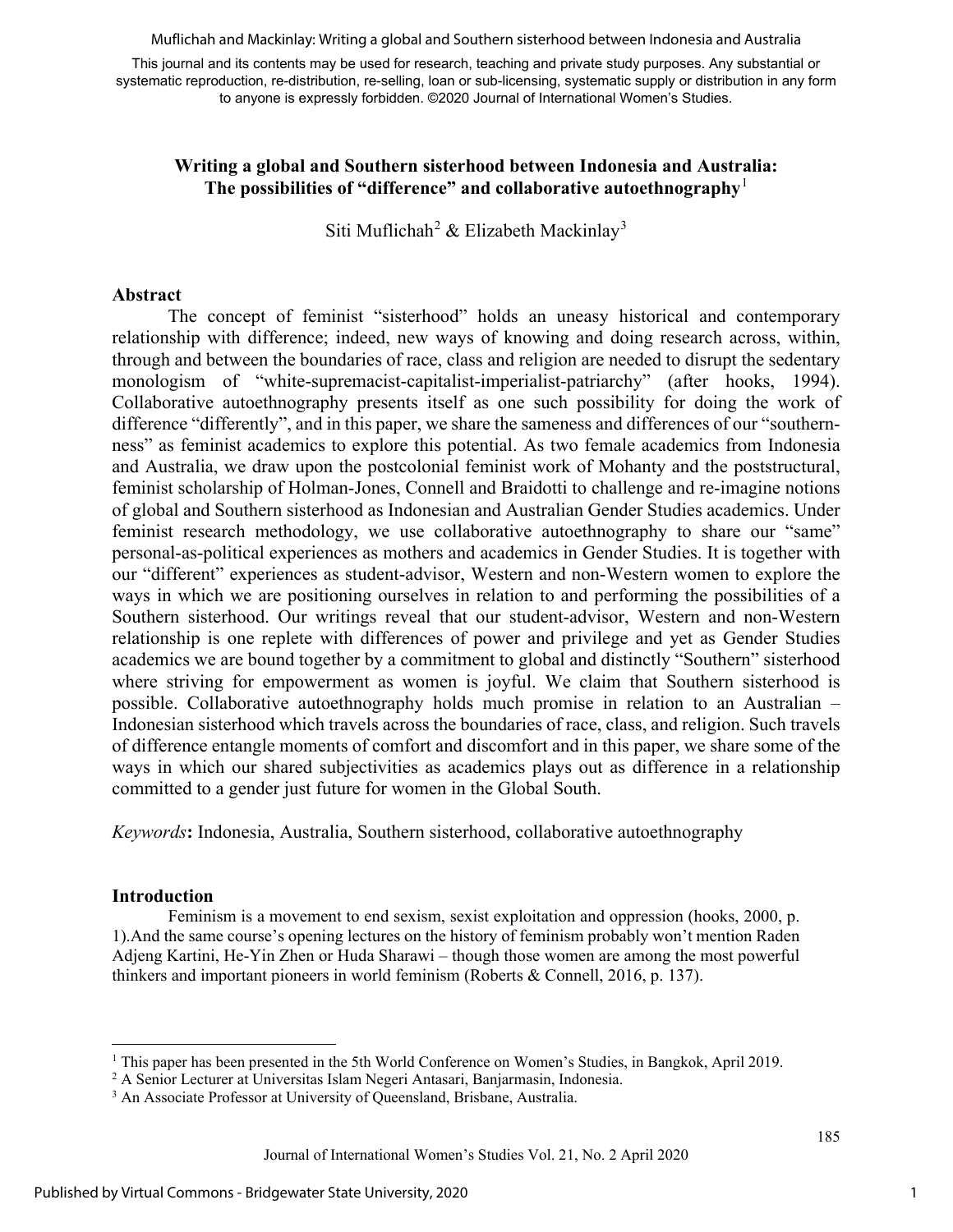One of the most pressing issues in feminism today is the often times difficult relationship that sits within feminist bodies of experience, performativity and thought between the Global North and the Global South mediated by, through and between colonial processes of power, control, authority, domination, and oppression. Often divided by the terms East and West, feminists in both locations enact particular kinds of ethico-onto-epistemologies in relation to discussion of women in/and development, gendered roles in global institutions, gender in postcolonial theory, and the personal-is-political dimensions of feminist theory in a globalised sisterhood. In this paper, postcolonial and post-structural theoretical feminist framings (Braidotti, 2011; Connell, 2007; Holman-Jones, 2005; Mohanty, 2003) assist us to explore how while living and working Southern higher education institutions in separate locations, our personal-is-political feminist "same but different" experiences in our work as academics enable us to move towards a necessary *and* necessarily "uneasy" sisterhood of the Global South. In presenting this paper as "collaborative autoethnography", we challenge the centrality of the Global North in relation to thinking about women's, gendered and feminist experiences of working in University contexts by writing our work differently as women of the Global South. This in itself is complicated. Mufli positions herself as an Indonesian Islamic woman from the Global South embodying intellectual practices and traditions of the Global North while studying for her PhD in the Global South. Liz positions herself as a white settler colonial woman working in a university located in the Global South similarly embodying intellectual practices and traditions of the Global North, while working with a postgraduate student of the Global South. Using reflections on our relationship as conversational excerpts, we aim to provide a valuable set of insights for teaching, research and scholarship in this field that will help in understanding the uneasy but necessary personal-ispolitical entanglements related to claiming a sisterhood of the Global South in our life and work.

#### **The first time we met**

**Mufli.** *I started my PhD study in University of Queensland in 2015. My principal advisor*  was male – Eric - who introduced me to Liz and scheduled a meeting for the *three of us. Previously*, *I had only communicated once with Liz by email to thank her when she agreed to be my second advisor. To be honest, I did not know much about Liz before Eric suggested her to be on my advisory team. Thinking back now, Eric did a good job, as over time, I found Liz encouraged me to "own" my thesis for myself. She trusted every step that I took; she gave me "permission" to write my chapters with my own style and to finalise them: she became my guide. In that first meeting, Liz's wide knowledge in relation to my interests impressed me. Her explanation about women in academia, which derives from her position as an Associate Professor added to my own experiences and the ways I might understand them. Having more than 20-years' experience in academia, I thought of her as a successful academic woman. I looked at her and saw an attractive woman with a slim figure, high ponytail and soothing smile; and over time, she showed herself to be kind and loving towards me. As I prepared for my PhD mid candidature review, I understood that Liz practices what I have read about ethical issues in feminist methodology, namely dialogic and relational ethics of care and trust (Jaggar, 1992). Indeed, she took care of me, trusted my capacity to finish my PhD.* 

*It is true though that at first I never thought that I was going to work with Liz. Similarly, I never thought that I would write a PhD thesis which falls under the category of feminism and feminist study. My understanding of feminist research methodology comes from Hesse-Biber (2007) and that feminist research methodology aims to remove unequal gendered structures and seek to change them. Moreover, feminist*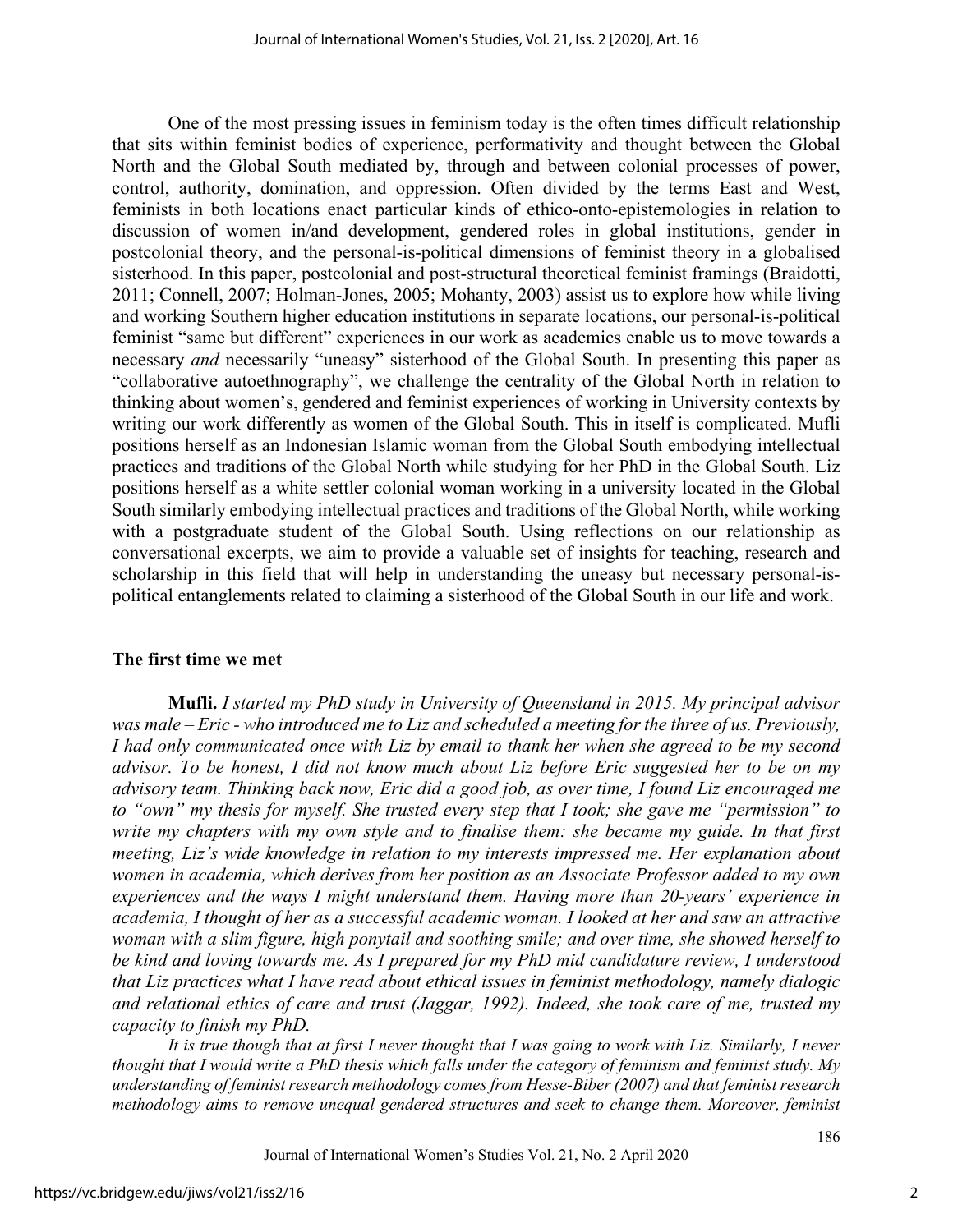*research methodologies endeavour for more mutual and more transparent relationships between researchers and respondents, and the focus of such research is on women's lives (Fonow & Cook 1991; Harding 1987). I remember Liz saying to me right at the beginning of my PhD, "Why don't you write about female academics in your country/institution, as you are already an academic? You could write their experiences from an insider's perspective?" Certainly, I knew that Liz's statement agreed with other feminist scholars such as Sandra Harding's (1987) who claimed that feminist research methodology should start with women's experiences and their standpoints in order to enact change; but I was quiet. I was not sure whether it was a question or a suggestion and I imagined that if I worked on this topic, it would open old wounds from my old university—and I wanted to avoid that. Besides, my original PhD proposal related to female teachers in my hometown, not female academics. Moreover, an "insider", she said? No, I totally disagreed with her, as I felt I am "other" in my university and I did not have the courage to explore "otherness" in academia. My mind began wandering to past traumatic experience as a female academic, recollecting the ugliness and sadness. I saw myself as a senior female academic but one who faced male dominance and gender discrimination daily as the "other". I remembered how the top leader in my university I worked preferred to give more opportunity to male colleagues to further overseas study and academic promotion (Muflichah, Andriani, & Mackinlay, 2018). He made me suffer in a social and institutional environment, which limited my access and advancement in my academic profession. In 2014, when I felt brave enough, I decided to leave my hometown, end my employment in that institution and move to another university. This was a hard decision to make as I did not have any family or friends there, but I was ready to start a new life—as an academic and as a person (Muflichah, Andriani & Mackinlay, 2018, p. 80). For me,* hijrah*[4](#page-3-0) has always been the hidden blessing and it came true when eight months later I was granted a scholarship from an Indonesian ministry to pursue my PhD in Australia. Having 20 years' experience in academia, I felt I could now claim myself as a survivor in masculine university.*

*To return to the story of working with Liz; one meeting and after another passed, and she was able to convince me I could do just that—I could and would write my PhD thesis using my experiences as a female academic. Since that first meeting, Liz and I met more regularly and more intensively than with my first advisor. I wonder now how and why this happened—perhaps because we were both mothers too? I think now that our shared experiences of being academic mothers enabled her to see how my PhD reflects our real life as female academics in the current context of neo-liberal higher education. It is a context, Liz (Mackinlay, 2016, p. 55) understood as an epistemic space that was deeply personal and political; she could see from her positioning as a female academic mother how writing about the way I experienced this space could be empowering.* 

**Liz.** *Before meeting Mufli, I had never worked with an Islamic research higher degree student before and I have to confess, I was nervous. Everything I knew about Muslim culture I had learnt from my engagement with debates in "whitestream" feminism about third-world women, difference and intersectionality; certainly not* with*. The work of Chandra Mohanty around the power and privilege a white-settler-colonial-cisgendered-able-bodied feminist academic like me held in relation to the kind of woman I imagined Mufli to be, reminded me of my position and sat very uneasily with me. My personal-as-political life being as family and being as researcher in relation with Indigenous Australian women as a non-Indigenous Australian woman had placed me*  in such uncomfortable locations before and I had learnt to trust the discomfort. Somehow this felt *different and I was anxious about the difference. I was anxious to let Mufli know I had thought about the difference and was searching for another way beyond knowing, being and doing my work as a universal feminist who resisted differences between women – I was anxious for her to know I was not that* kind *of feminist; the kind of white middle class feminist who engages in* 

<span id="page-3-0"></span><sup>4</sup> *Hijrah* is taken from Arabic and means to move or migrate.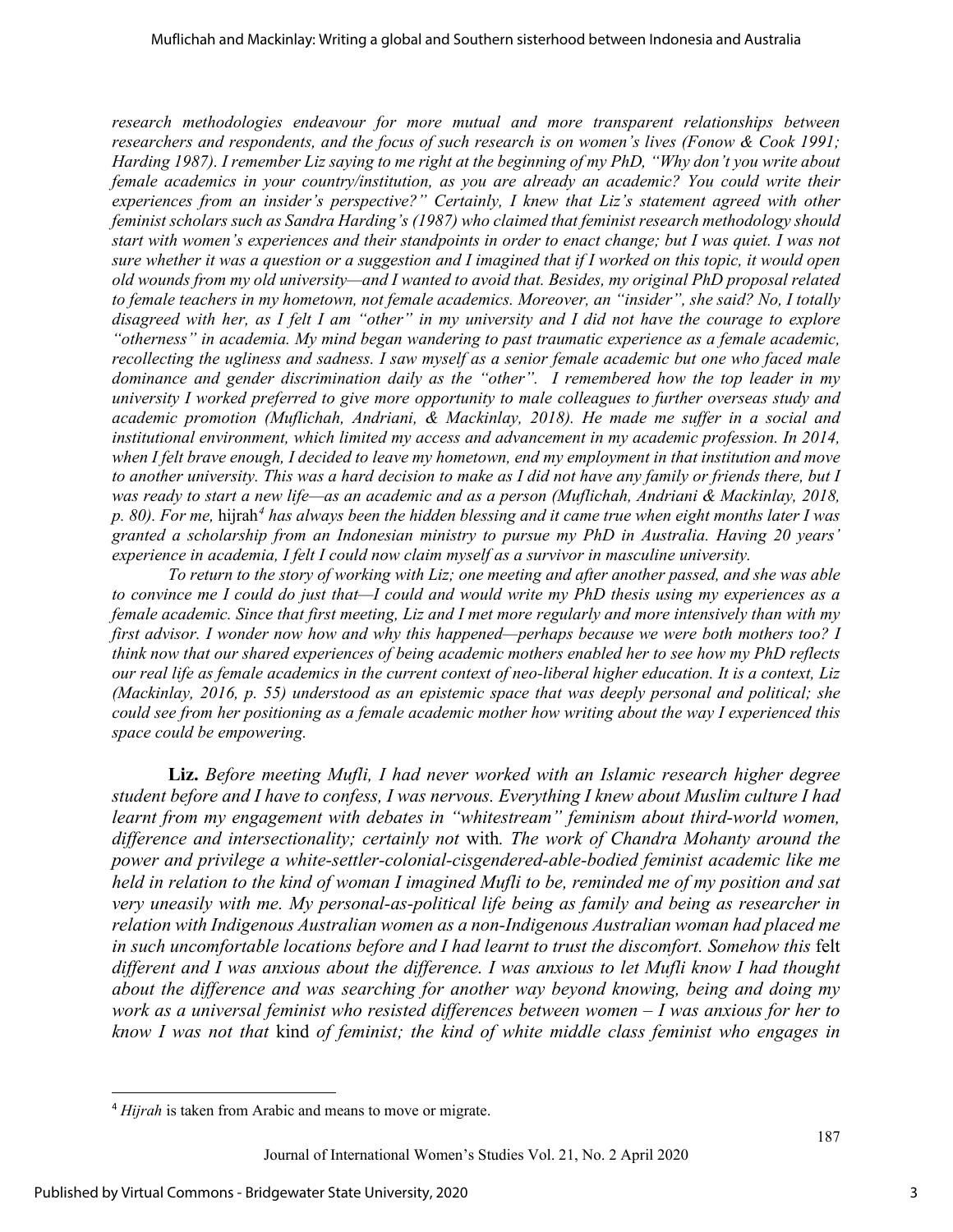*research* about *women from the third world because my power and privilege enables me; and, that I was indeed – kind.* 

#### **Writing our differences: The promise of collaborative autoethnography as PhD student and PhD advisor**

We write this paper in a way that seeks to disengage from what French feminist philosopher Hélène Cixous refers to as the authority of masculinist and patriarchal language, texts and discourse. We do this deliberately to actuate the Cixousian concept of écriture féminine or "feminine writing" (Seller, in Cixous, 1991, p. xxix), that is, writing which "is not obliged to reproduce [this] system" (in Cixous & Clement, 1986, p. 72). We want to take up Braidotti's (2011, p. 24) invitation to "disidentify ourselves from the sedentary phallogocentric monologism of philosophical thinking" and activate Greene's (1994, p. 109) refusal to be "swept along by what the great ones have said and remain partially submerged by them" in the way we write about our 'same but different' experiences as feminist women in higher education. For us, the process of collaborative autoethnography presents itself on our writing trip as one such possible moment of disruption and intervention. Chang, Ngunjiri and Hernandez (2012) define collaborative autoethnography as a "qualitative research method in which researchers work in community to collect their autobiographical materials and to analyse and to interpret their data collectively to gain a meaningful understanding of sociocultural phenomena" (pp. 23-24). At the time of writing, Mufli had returned to work in her Indonesian based institution and Liz wrote from the desk in her office at The University of Queensland. Finding and finalising the "f" words to share in between us in one written work, was filled with temporal starts and stops, as well as flows of fluidity and flexibility. In this "versioning" of collaborative autoethnography we move across and between ourselves as individuals and ourselves as two women, as Chang, Ngunjiri and Hernandez (2012, p. 25) posit, to collectively explore our same but different researcher subjectivities. In doing so, we hope to open up a critical and reflective research-as-writing space where the business as usual power relationships between researcher and researched might be performed differently. Given our "same but different" locations as women and academics in the Global South, both agendas are particularly important to us, as far as they enable us to fold our intersectional-personal-is-political feminist sensibilities and unfold the relations of power, privilege and positioning which sit uneasily between us. Our collaborative autoethnographic work is grounded in Richardson's insistence on conversation because, "After all, that is what close friends do-talk about their lives" (1985, p. 83).

**Mufli.** *Mohanty (2003) suggests that women around the world are not universal and we acknowledge that Liz and I are different in our subjectivities as female academics. In the case of Liz and I, we might be seen as polarised in terms of race (white/non-white), culture (Western/non-Western), country (Australia versus Indonesia), religion (Muslim/Non-Muslim), our position in an Australian university right now (PhD advisor/student), and our different speaking positions—our literal speaking positions. Speech, language and words - I think of the conversations we have with one another and the distinct language barrier I face when we met fortnightly to discuss my work. I find myself tripping over my words and ideas as my native tongue created a stilted broken English. My culture will not allow me to speak loudly over her, as I see her positioned—and indeed, she is positioned—as the one who holds more knowledge and power in relation to me. However, the feminist thinking of Mohanty (2003) makes it possible for me to concentrate on the problems of sisterhood across globe faced by non-White women and gives me space to present my*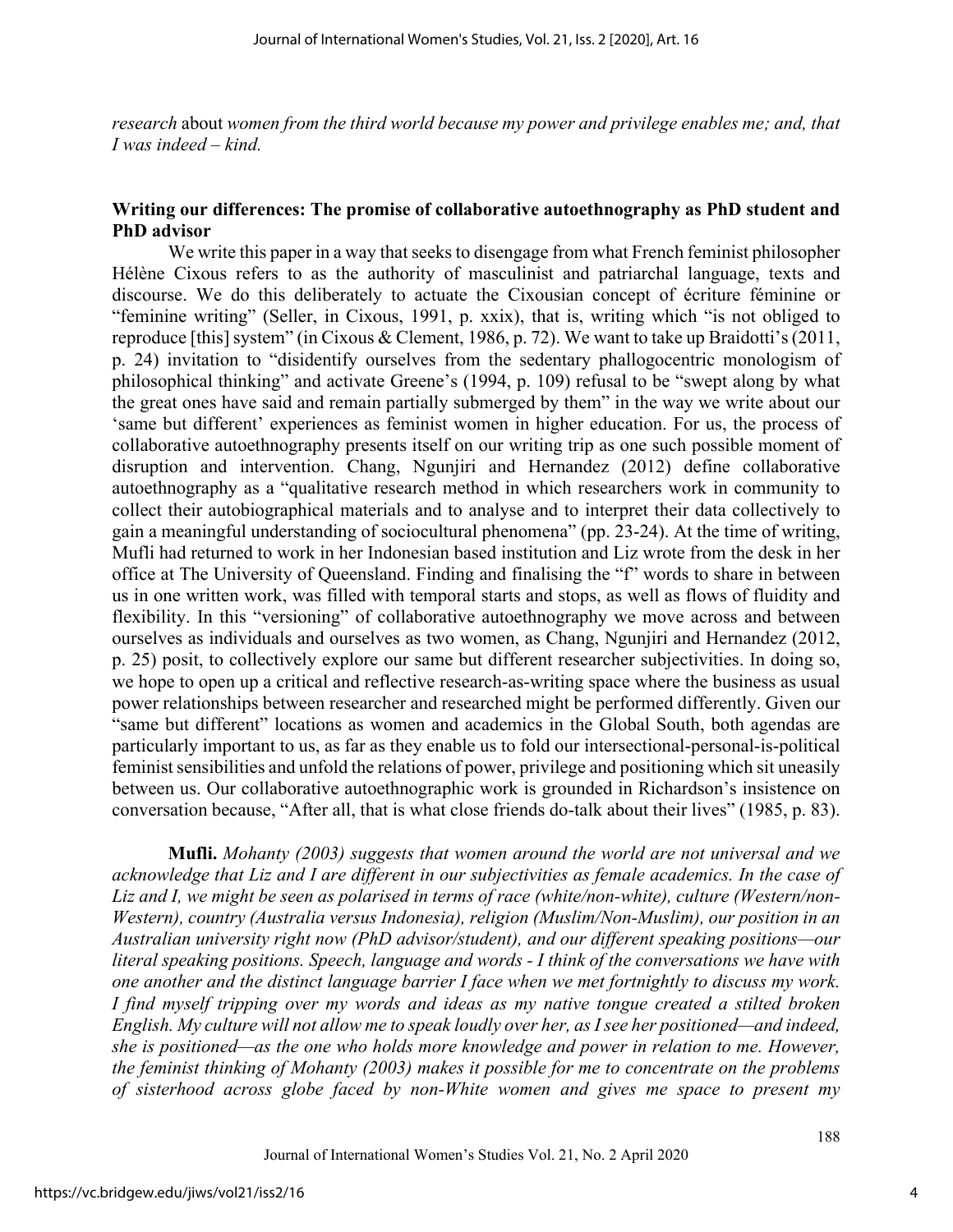*understanding of these feminisms through my own critical and theoretical sense making. The work of Mohanty (2003) speaks to Connell's (2014) more recent thinking which asserts that women in the Global South experience the self, social and academic worlds differently from women in the Global North, and these differences need to be acknowledged and shared. However, revealing myself as a feminist, especially in an Indonesian Islamic context, is not always easy*; and further, *revealing my identity as a feminist academic through the writing of this thesis writing is harder. I asked Liz to write collaboratively with me as a way to think through our sameness and differences in writing. I still wonder then, as I write this, where that leaves my relationship with Liz.* 

**Liz.** *I like writing collaboratively with doctoral students. I think and wonder how it is an extension of our academic relationship and that writing words together enables a different kind of intellectual relationship to become – one that is guided by our thinking and wondering around similar questions, concepts and imaginings. I was surprised, immediately delighted and then uncertain when Mufli asked if we might write an academic paper together on our experiences as female academics. Where do you begin to share a lifetime of such stories, I thought, but also wondered how we might find a way to share our worlds in writing. How would we find a shared language? Would we write in Bahasa Indonesia or English? Would we write in story or status quo style? Would Mufli be prepared to speak in a feminist voice and what kind of words would we use to express our same but different feminist worlds of understanding and experience in a move towards versioning a sisterhood of the Global South?* 

**Mufli.** *When I moved to Australia as a mature PhD student, I was not aware of feminist research and writing methodologies nor the big theories behind them. I thought I was "just a practitioner" in a Gender Studies Program because I was an academic, moreover, one who was subjected to unequal and traumatic power plays, a haunting and hostile male gaze, and a subtle positioning as Other. In the second year of my PhD, I started to understand how my working conditions were based on the big theories I studied. For example, an offer to be a guest lecture in a Gender Studies course at the University of Queensland helped me to improve my understanding about identity. When I presented my papers in conferences, I always felt that I was "different" but I had no idea why. I was clueless to the entanglement of oppressions with identity but when I read Collins' work on intersectionality (2003), I knew. My experiences as a "good Muslimah" (Muslim woman) in Indonesia compared with my experiences as an outsider Muslim in a veil in Australia, brought Collin's words into my world of understanding.* 

*You see, back in Indonesia, I am a part of a majority Muslim society. When I wear my head cover, people do not stare at me when I go about my daily activities in public. I can do "whatever" I want without being afraid that people would see me as an "other" to be feared or scorned. In Australia, however, everything about my Muslim and female identity was confusing and challenging. They saw my veil and asked, "Are you from Malaysia? Why would a Muslim woman pursue a PhD in Australia? Are you trying to find a way to stay here to have a 'better' life?" There were so many assumptions behind their questions and it made me terrified to speak, particularly in my kind of "broken English". The way I spoke was such a difficult negotiation for me and I tried to hide my accent every time I spoke; but I felt I failed. When I had to present an academic paper or give a lecture, I practiced long and hard the night before to make sure I spoke English well and that my words sounded like "proper" academic speech. I was worried that if I spoke incorrectly, people in the audience might assume that it was because I was from an Islamic country and/or that I was not smart enough to be speaking as an academic as a "third world woman". I felt the*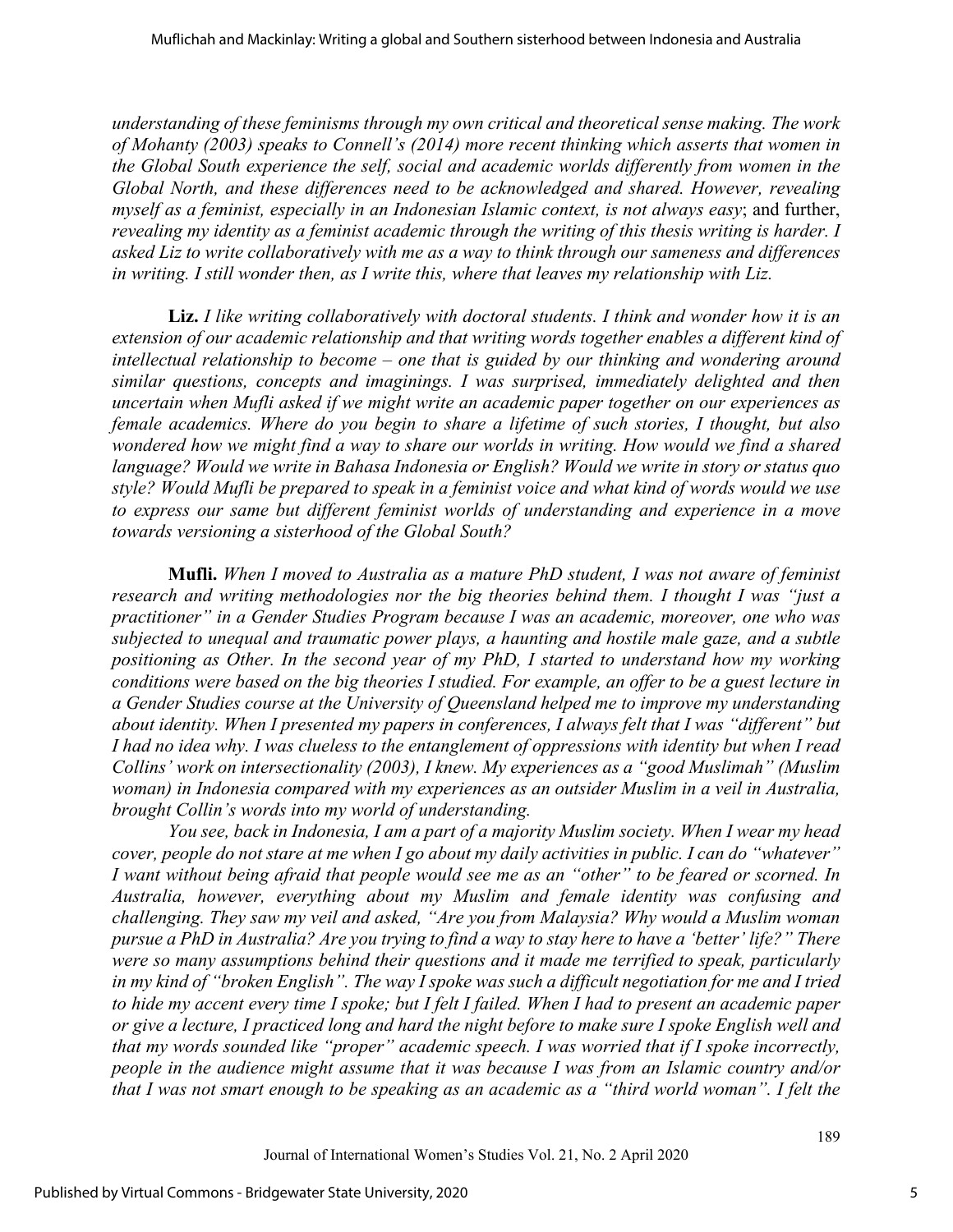*same about my writing and I will never forget the moment when not one, but two male academics criticised my writing. One said harshly that I needed to improve a lot and the other one said blatantly that I may fail my PhD if that writing was the best I could do. Even at the end of my PhD when I gave my doctoral writing to a professional editor, she commented sadly, "Your English is a big problem".* 

**Liz.** *I have a particular way of working with doctoral students, one that I learnt from my PhD advisor – I like to catch up every two weeks and I like to see some writing. I don't mind what it is – two pages, dot points or poetry – writing is writing and once we have words, writing work can begin. I was keenly aware that our institution required Mufli to write in English and that English was not her first language. I desperately wanted to make it possible for her to speak in a voice that was uniquely her own as an Indonesian Bahasa speaking Islamic woman and not muted by the demands of the white-Western-colonial-patriarchal academy. Aside from writing practice, meeting together regularly in this way with words to share our knowledge and understanding. I think it might also have made it possible for our worlds to come a little closer to each other and for us to be in-relation with who we are as scholars in our sameness and differences. I soon came to know that while being a similar age as me, Mufli is similarly a mother to two sons, a convenor of Gender Studies at her university, and a proud feminist academic with hopes to change the world for women in higher education. It took some time for me to fully understand the struggles that Mufli was working to change. For example, a confronting aspect of her work in her university is the continued practice of polygamy and an issue which Mufli publicly spoken against when conducting community services back in Indonesia (Van Wichelen, 2009). Unlike me though, Mufli was studying three and a half thousand kilometres away from her children – my two boys were less than three kilometres down the road, and I would be able to wrap my arms around them and kiss them goodnight. One month here on a fellowship and five months over there on sabbatical were the longest amounts of time I lived apart from my family and I often asked myself, "How did Mufli cope?" I always made sure I had a box of tissues handy during our meetings—I was never quite sure whose tears would fall first! Theoretical guidance and methodological advice be damned, I desperately hoped my feminist-mother's heart would speak to hers and she would find her way. Despite and because of my positioning as a white-settler-colonial woman, I wonder where this leaves my relationship with Mufli? Imagining a sisterhood where things might be otherwise.* 

**Mufli.** *I thought our relationship would be strictly divided into a supervisor-student relationship, particularly given the difference in our status and positions of power and privilege (Bloom, 1998)—at least, that relationship was the style I was thinking! I had heard from other PhD students of struggles with supervisors who did not treat their students as 'adults'. But then, I realised that Liz was just like me—a mother of two boys who is not afraid to cry, an academic who has stories of joy and pain about juggling her worlds inside and outside the university. Liz persuaded me to write about my own experiences of success and suffering, which until then, I had avoided telling—I had kept them locked safely in the corner of my heart. I was reluctant, but as I began to know more about feminist research methodology I began to see that my own story as a mother of two and as a feminist academic (must be) is revealed because it is part of the research story. On the one hand, I was reluctant because my culture does not endorse the exposure of very personal stories and experience. On the other hand, because my research is qualitative, there was an expectation of personal-is-political reflexivity of what I am doing and who am I (Collins, 2003). Remembering our similarities assisted me to find a way to share this side of my story. We are both*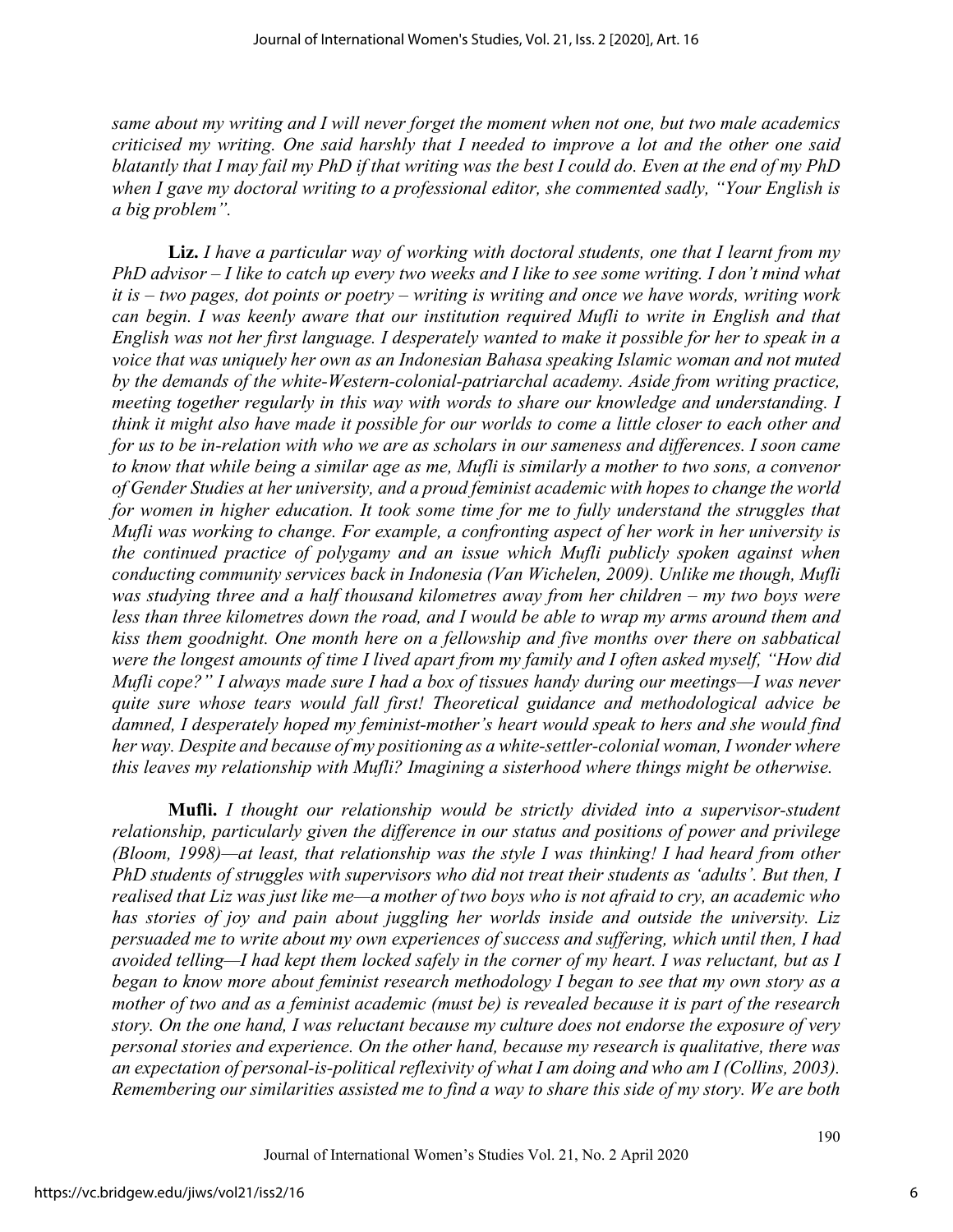*female academics, we are both mothers, and we can both relate to the ways in which my PhD topic reflects the reality of our lives as female academics in neoliberal universities. Looking at my subjectivities in Indonesian higher education, my experiences as academic mothering life, I see myself wanting and yearning like Kartini because the differences are still there. I wonder as I write this where that leaves my relationship with Liz? What an uneasy sisterhood.* 

#### **Our similarities within the differences**: **Mothering and academic work**

**Mulfi.** *Sometimes in our fortnightly academic meetings, we ended up sharing aspects of our personal life such as being mothers—surprisingly, both of us have two teenage sons! When stories continue to something deeper, our eyes would become wet with embodied emotion and experience. Liz always provided a box of tissues for us on her desk. When I told her about my delay in promotion, she understood my story from her perspective as an academic woman who teaches and is convenor of Gender Studies. I remember in one meeting, Liz suggested that I could write the experiences of female academics from Indonesia and that by taking this approach, I would contribute to theory as an Indonesian female academic, a perspective which is rarely heard. I remember another time when she talked about how hard it was as a mother to have to temporarily leave her sons and travel away for work. I responded by crying; I knew how she felt—Liz and I are folded tightly within our similar ways of "maternal thinking" (Ruddick, 1980, p. 343) and embrace Patricia Hill Collins' term "motherwork" (1994) to simultaneously soften the feminist dichotomies of home and work and the ways we embrace these subjectivities. On another occasion, we were both crying about the entangled burdens of academic-mothering work – our tears of sadness held that which our words could not describe. We agreed that being academic women is hard, being mothers who are also academics is harder, and harder still is being an academic mother who dared to speak the "F" word (Lipton & Mackinlay, 2015).* 

**Liz.** *As I wait for Mufli to arrive for our supervision meeting, I finish reading the latest version of Chapter Three. She has been writing up her theoretical framework, her understandings of postcolonial and Islamic feminism, and the ways in which these inform her study. "Postcolonial feminism", Mufli writes, "makes space for women from colonised countries to speak back from a position as silent or oppressed". She cites Mohanty, Spivak and Ghandi and asserts that postcolonial feminism provides a language to enable women faculty in her home institution to speak; women like Mufli who historically have been exploited and seen as "other" in higher education. The words are familiar in the ways in which she is speaking and writing theory rendering; familiar to me, and I reach for my pencil to begin making what I deem to be necessary grammatical corrections and suggestions for writing that "flows". But, for a moment; I pause, and hold my pencil still. I cannot be sure now what it was exactly, which turn of phrase or implied meaning. But in that moment, I become keenly aware that Mufli is writing her understanding of theory-as-female-lived experience-of oppression-of resistance in a language that is not her own, in a language that is not familiar to her, in a location which is not quite familiar enough. She is writing in English, the language of colonisers, of colonial domination, of coloniality that has always sought to oppress her and others of her kind; and it is by the (un)kind rules of this language that she will ultimately be assessed. No, this language is not kind to her; and I think and wonder what kind of work she might write if she were permitted to write this thesis in her own language. Even as I write this I am aware that I am writing on Mufli's behalf– interpreting what I think she*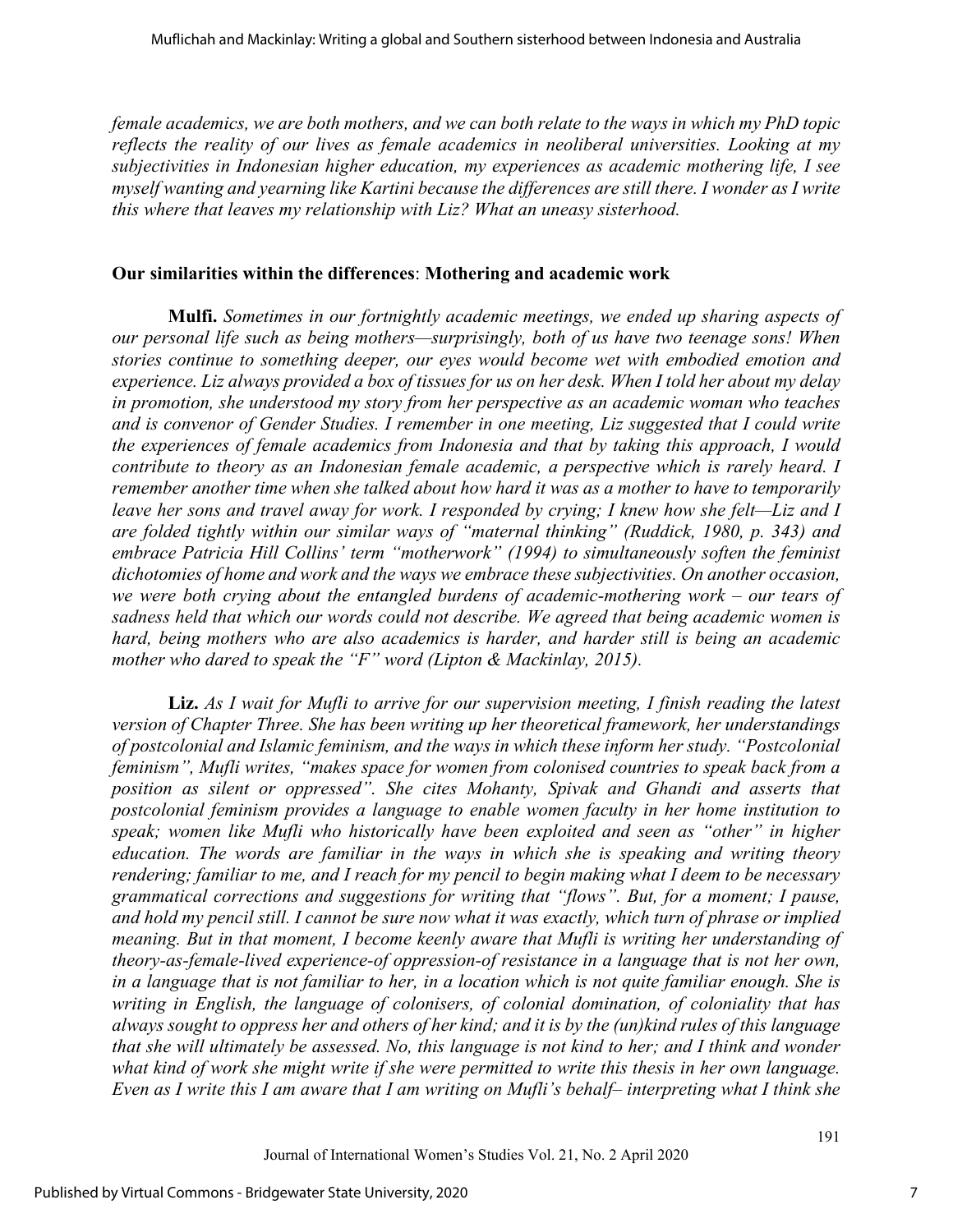*is experiencing and commenting on what I think her understanding might be. How can I step away from this (un)kind of move? What kind of feedback am I to give to her today, I think and wonder, as she knocks on the door? Is a shared sisterhood of the global South ever going to be kind of enough across our differences?* 

*I can see clearly that being positioned across, in-between, through and around different kinds of "sisterhoods" as a feminist academic is a dangerous practice of the Cixousian kind. The word "danger" is used here in honour, awe and love to Hélène Cixous to invoke on the one hand the potential such positioning holds to bring into being an inbetweenness of self and other which is at once transgressive, innovative, and empowering. On the other hand, however, it is the very inbetweenness which lays bare the possibility for power and privilege to be mis/used/represented to perpetuate and reproduce dominance of self in relation to other. For me, the thinking of Hélène Cixous, particularly her essay "To live the orange" (1994), highlights that being in-between is always already a dangerous move towards being two and being in relation—the nature of the being in that moment is intersubjective, intercorporeal and in-between.*

#### **Searching for a global and Southern sisterhood: A reflection**

**Mufli.** *We are two women working from different positions. As an Indonesian academic woman, I embody a Southern set of subjectivities in my thinking and writing, while Liz embodies Northern perspectives, even though her country is located in the South, geographically. Both of us claimed that we are academic women teach in/about Gender Study program, but Liz embraced white (and mainstream) feminism (Jaggar, 2002), while I embraced Islamic feminism. Porter and Hasan (2003) tell me that Northern experience embraces concepts and theories grounded in Western feminism and Western concepts of the personal-is-political—a set of speaking, thinking, living and writing performativities which are not familiar to me. Porter and Hassan (2003) also enlighten me that Southern concepts that I embraced, do not encourage the reveal of very personal life and experience. It is clear that Liz and I try to create a "same but different" relationship between Indonesia (South) and Australia (North). Our collaboration attempts to re-think Northern dominance through a relationship grounded in emotion, experience and ethical "kinds" of ways to work with one another. However, despite our yearning for this "kind" of collaboration as feminist "sisters" and the enormous amount of empathy and care we offered to one another, we continually encountered the dilemma of unequal power and privilege embodied by our differences. I am reminded of Bloom who explains,* 

What then is it for feminist research to promise empathy, power sharing, sincerity, and representation when these values must pass through inequality, disappointment, and misunderstanding? What does it mean to begin to listen well when the stories offered are awkward, incomplete, and even filled with disregard for the listener? What if the stories unhinge the capacity to make an intersubjective space? (1988, p. x).

*Not long after I began working with Liz, she experienced significant trauma in her personal life and was unable to work for some time. When she came back, her capacity to work with me diminished. For example, she needed more and more time to respond to my writing drafts, and sometimes she forgot that she had to give me feedback. I was in a difficult situation; I did not know whether to push and bombard her with emails, or to keep patient while wiping my tears. I wanted*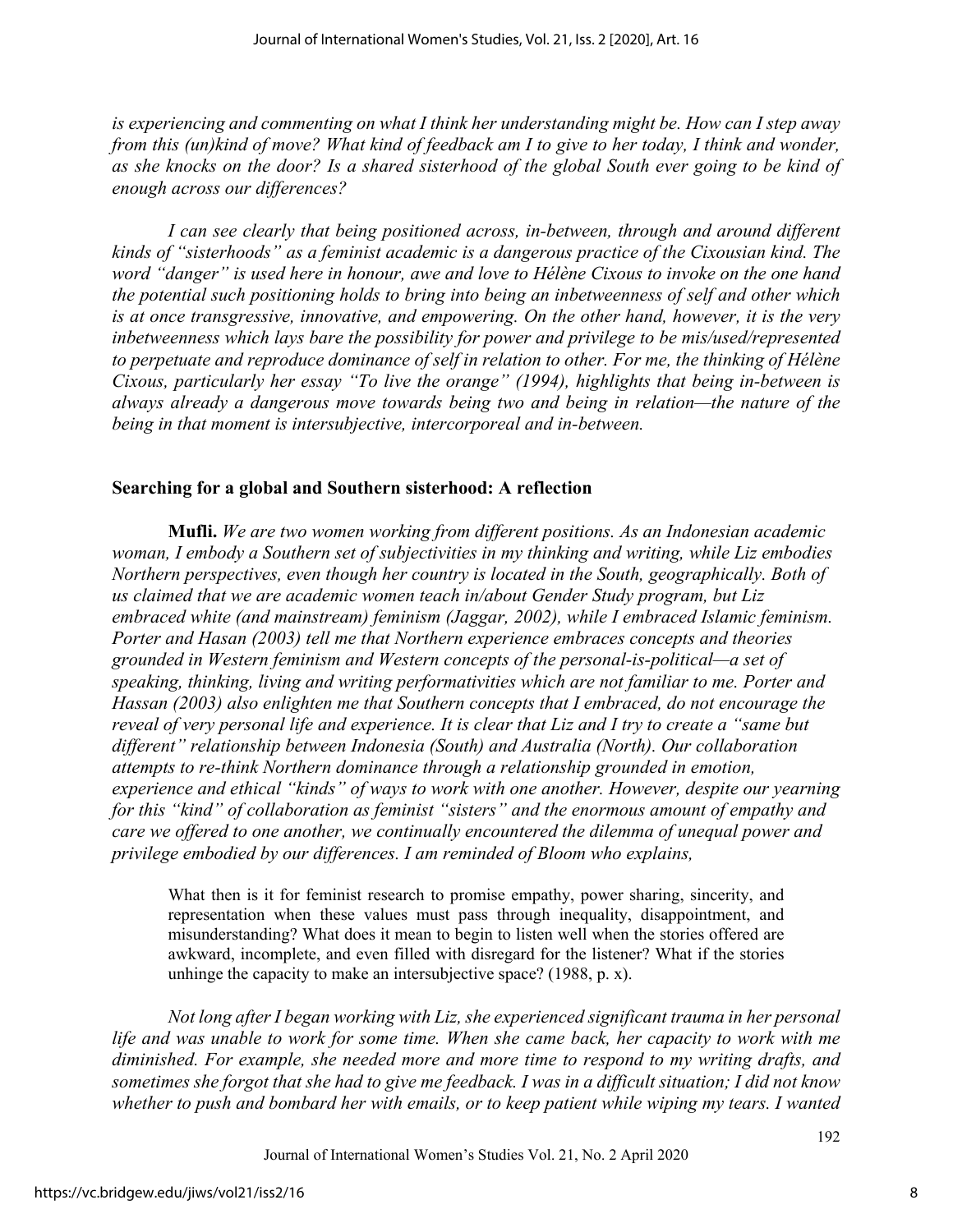*to be understanding of her difficult personal circumstances but I was frustrated and at times wondered about the kinds of power relationships taking place. My position as her student, perhaps my age and social class, as well as my presence as a non-White body, were all potential sites of domination and I knew from PhD reading that power imbalances of all kinds are part of the many challenges in feminist research (DeVault & Gross, 2007). However, I found in our everyday interactions that neither of us overtly or explicitly exercised power over each other. I saw that Liz always maintained an "equal" partnership between us; she never emphasized her powerful and privileged position as my advisor. I tried to be respectful and reciprocal to do the same. I tried to show care and empathy to her in our relationship when I knew she was struggling personally—I tried to enact the kind of Southern sisterhood we were thinking and writing about. I calmed myself by reading chapters of feminist ethics. Jaggar (1992) reminded me that the ethics of feminism is an ethics that employs feminist perspectives. Preissle and Han (2012) argue that feminist research should have position to consider, involve, and empower the women involved. In explaining this position, both authors employ an ethic of care and relationship. Furthermore, both claim that the moral emphasis in feminist ethics that is assumed to be typical of women such as intuitive, sensitive, empathy, and emotional traits perceived as weakness is empowered in the ethics of feminism as a strength. The ethical thinking of feminism is based on experience, different from traditional ethics which prioritizes the human ratio. The goal of feminism ethics is to make the world a more gender just place, even when the sisterhood is "uneasy" (Bloom, 1998, p. 52). Agreeing with Reinharz and Davidman (1992), Bloom writes sisterhood is a product of some—but not all— feminist projects rather than a requirement of the research relationship. She does not deny that there is a power relationship in a feminist relation, however, the power "is not naturally and uniformly located in the researcher" (Bloom, 1998, p. 55). Sisterhood, she insists, can and should apply to all women who have different personalities and ideologies, because sexism and misogyny are still with us.* 

**Liz.** *A large sigh escapes from my lips as I pick up my steaming cup of coffee and rest it in my hands. I think and wonder how it is that I have managed to survive the personal trauma of the past two years; and then how it is my work at the university— my feminist work— which has enabled me to stand up and fight when all I wanted to do was crumble. My sigh is neither complaint nor weariness, but a sense of contentment that gives it voice; writing with Mufli about our same but different sense of sisterhood has brought a sense of freedom I thought I had lost, perhaps forever. My mind wanders to the caffeine embodied aromas that tease the inside of my mouth to Virginia Woolf. "The only exciting life is the imaginary one", she wrote in her diary, "Once I get the wheels spinning in my head, I don't want money much, or dress, or even a cupboard" (2001, p. 180). The material and affective dimensions of writing, bringing ideas prancing about on the inside to the outside through the soft touch of fingers on keys, I cannot help the smile that plays about my face, for surely this is one of the joys – writing about being a female academic, and about being a female academic mother. On cue, my now 18-year-old son Max pulls up a stool next to me at the kitchen bench.* 

> *"So, how's your paper going Mum?" he asks. "It's going", I reply, careful not to jinx my productivity with too much optimism. "What are you working on?"*

> > Journal of International Women's Studies Vol. 21, No. 2 April 2020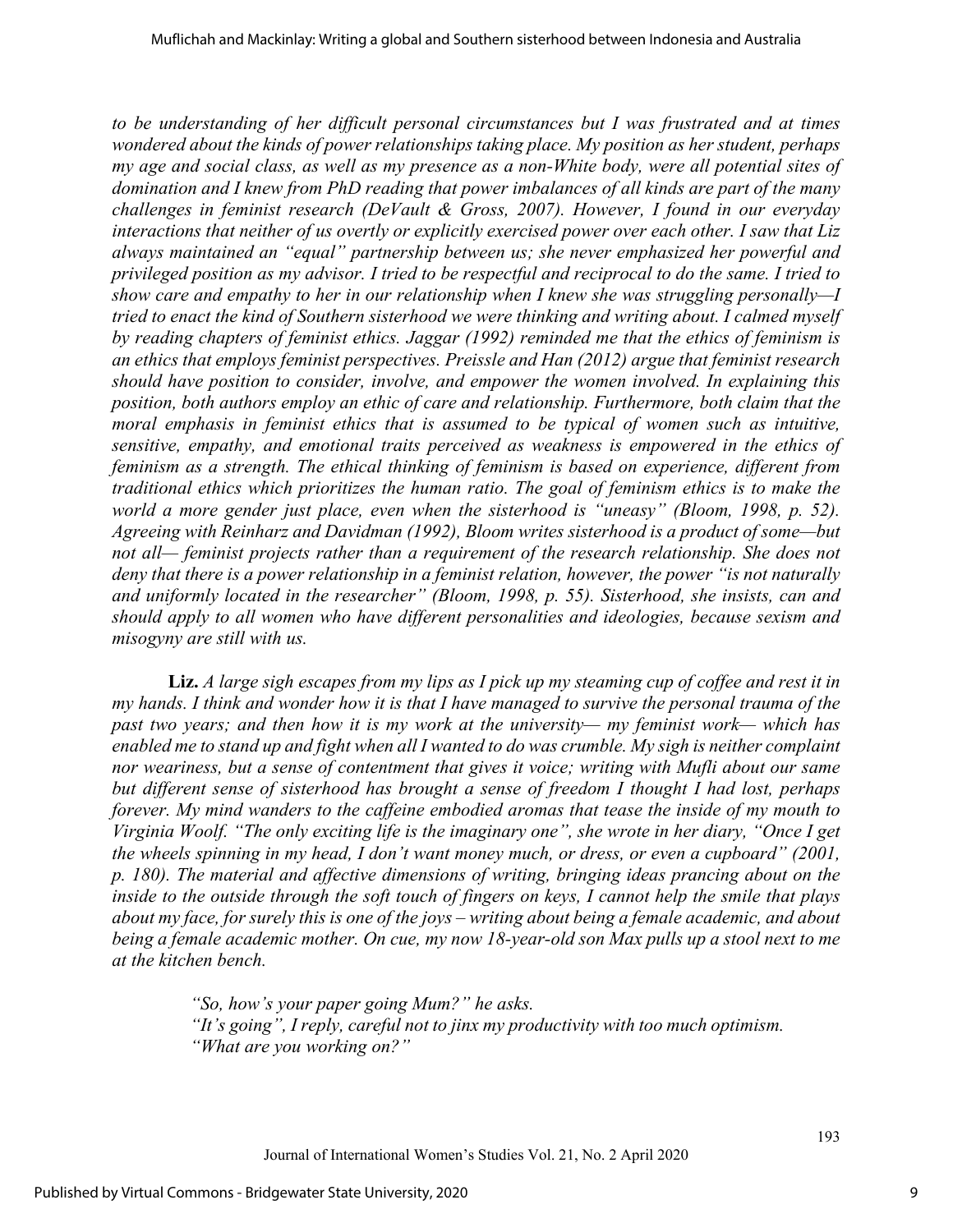*"I'm trying to finish a paper with Mufli —I think you've met her? She's a PhD student of mine", I pause, as my breath catches in my throat. I am horrified by the possessive logic that sits there, just beneath the surface of the phrase, "student of mine"; and I quickly correct myself.* 

*"I mean, she's a PhD student I am working with, Mufli and I are trying to finish the paper before the teaching semester starts and we are in countdown mode until the beginning of September", I explained.* 

*"What's the paper about? No, wait", he adds cheekily, "I'm guessing you are writing about the 'f' word' in all its glory – that's what you do best!"* 

*I smile; Max has grown up with feminist talk, is proud to be raised by a feminist mother and to engage in pro-feminist performativities of all kinds.* 

*"Yes, but with a southern twist; it's an intellectual dance between Indonesian Islamic feminism and the kind you are used to hearing from me", I explain.* 

*He takes a light-footed twirl around the kitchen, "So, the big question is, are your feminisms in or out of step in this story?"*

*I stop and stare at him. He is right—all along I have been sitting comfortably in the knowledge that Mufli and I share more than one thing in-kind: we are both women and mothers in an academic world seeking to make* this *world a different* kind *of world for women. In waving a feminist flag and shouting ra ra sisterhood in this story, I have been desperate to perform what*  bell hooks calls the "original work of love" so that our differences might become something different*. This is the kind of love that those of us who are moved to* move *ourselves beyond patriarchal—and white-settler-colonial—seek to find (2002, p. xix). Such love is the kind that cultivates "care, knowledge, respect, and responsibility* in relation [my emphasis]*" (2002, p. 242) and hooks further asserts that "anytime we do the work of love we are doing the work of ending domination' (2013, p. 195). Yes, this is the kind of work I think I am doing with Mufli, ending the domination between white-settler-colonial-feminists and third-world feminists; but … what if? What if this is not* kind *love at all and not Mufli's kind?* 

*I wonder, how many of us have felt the uncertain. Feeling never fully certain and comfortable as feminist, as mother, as academic. Feeling never fully present anywhere and feeling never fully sure if it's a dark deep hole or an adventure that we are going to throw ourselves into. It might be a place where we have become impossibly "stuck". As Lather (1998, p. 488), reminds us that being in a stuck place, is a way to keep moving "within the impossibility" and from stuck places, the search for "something other than the return of the same old" is inevitable (Ellsworth, 1997, p. 125). Is that what Mufli and I are trying to do in writing our similarities as academic mothers, I think and wonder; to put ourselves in stuck place where the similarities we search for become particular, necessary and urgent kinds of differences in a possible Southern sisterhood of the global South?* 

#### **Conclusion: A conclusion which is just the beginning**

**Mufli.** *The difference between Liz and I is somehow like the difference between mainstream feminists and postcolonial women activists, even though I know Liz is a decolonising (white) feminist. I know she often feels guilty about the unequal power relationships and privileges she holds which sit uneasily between us, and the kinds of performativities these at once decry and demand, no matter how hard*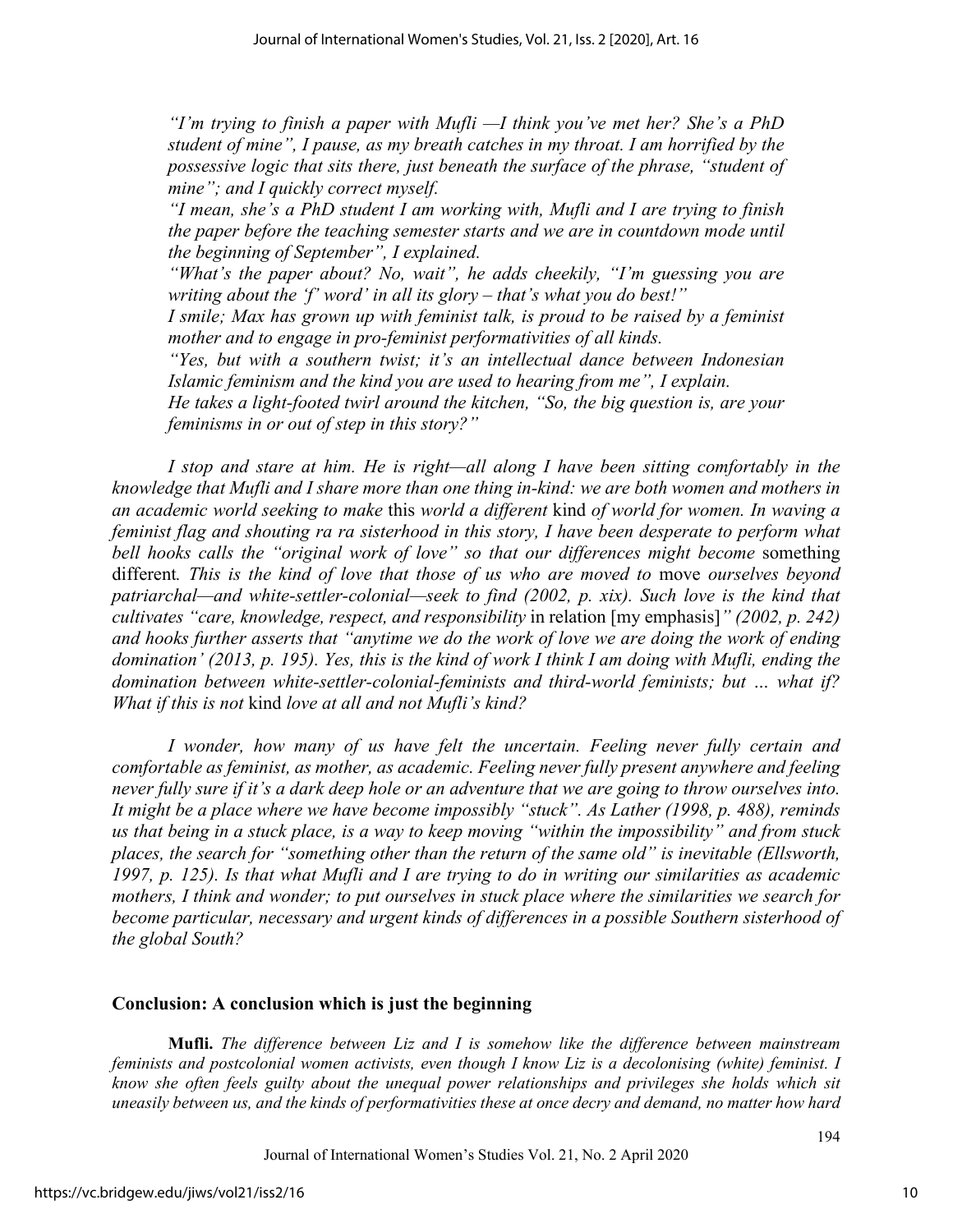*she tried to do otherwise. However, Southern sisterhood and collaborative autoethnography present themselves as possibilities for doing the work of difference "differently" with Liz and in this paper we have shared the sameness and differences of our "southern-ness" as feminist academics to explore this potential. It is only the beginning, for as Blair, Brown and Baxter (1994, p. 385 ) note, "Autoethnographic texts often closely align with feminist principles by revealing the ways in which these stories are produced; discussing the author's motivations for, and emotions in, writing; legitimizing experiential and narrative evidence".* 

*Our Southern sisterhood brings love and happiness which in turn bring us (read: Me) to success. Liz and I shared coffee together and we smiled. In her office, she gave me her shoulder, I gave her mine and we cried. We presented papers together and together we raised our same voices as feminist academics. She gave me a chance to be a guest lecturer in her classes and made space for my different voice as an Indonesian academic to be heard. We continue to write papers together, naming ourselves together as authors perhaps is one of the ultimate "sisterhood things" we might do in our academic work. As Nagar (2013, p. 4) comments, "Collaborative storytelling allows co-authors from varied locations to draw upon and scrutinise their multiple – sometimes conflicting – experiences and truths while exploring, enhancing, and elaborating upon how these interconnect with 'expert' knowledges". At any one moment, we are positioned somewhere between us between same but different feminist subjectivities; in such spaces, collaborative autoethnography presents a possibility for thinking and writing a sisterhood of the Global South.* 

**Liz**. *In writing this paper, there have been numerous pauses along the way as we negotiated mothering, family and work commitments—not least of all when Mufli submitted her doctoral thesis and left immediately to be with her family in Indonesia once more. Each time we began again, an overwhelming sense of excitement and commitment to writing ourselves as feminist women soon joined us. We came together to write our sameness-es as women who are not afraid to say and write the "f" word in academia, knowing that the very act of speaking-as-writing a global sisterhood would mean necessarily placing ourselves at the "in-between" of our differences, and being ready to name them at the very same time of being and becoming them. Our work together feels like half-done business; there are many more questions left unanswered. How do our feminist voices sound together when the words we speak are embedded and heard differently in, through and between their linguistic and cultural differences? Do the words we write tell a good enough academic story when the ways we might assemble them exist in the pull back towards traditional white-colonial-Western patriarchal writing and the push against it; and what do we do with the imbalances of power and privilege we hold? Either way, perhaps placing ourselves there is the best personal-is-political* and *feminist move we can make to continue, thinking, writing and imagining a sisterhood of the Global South.*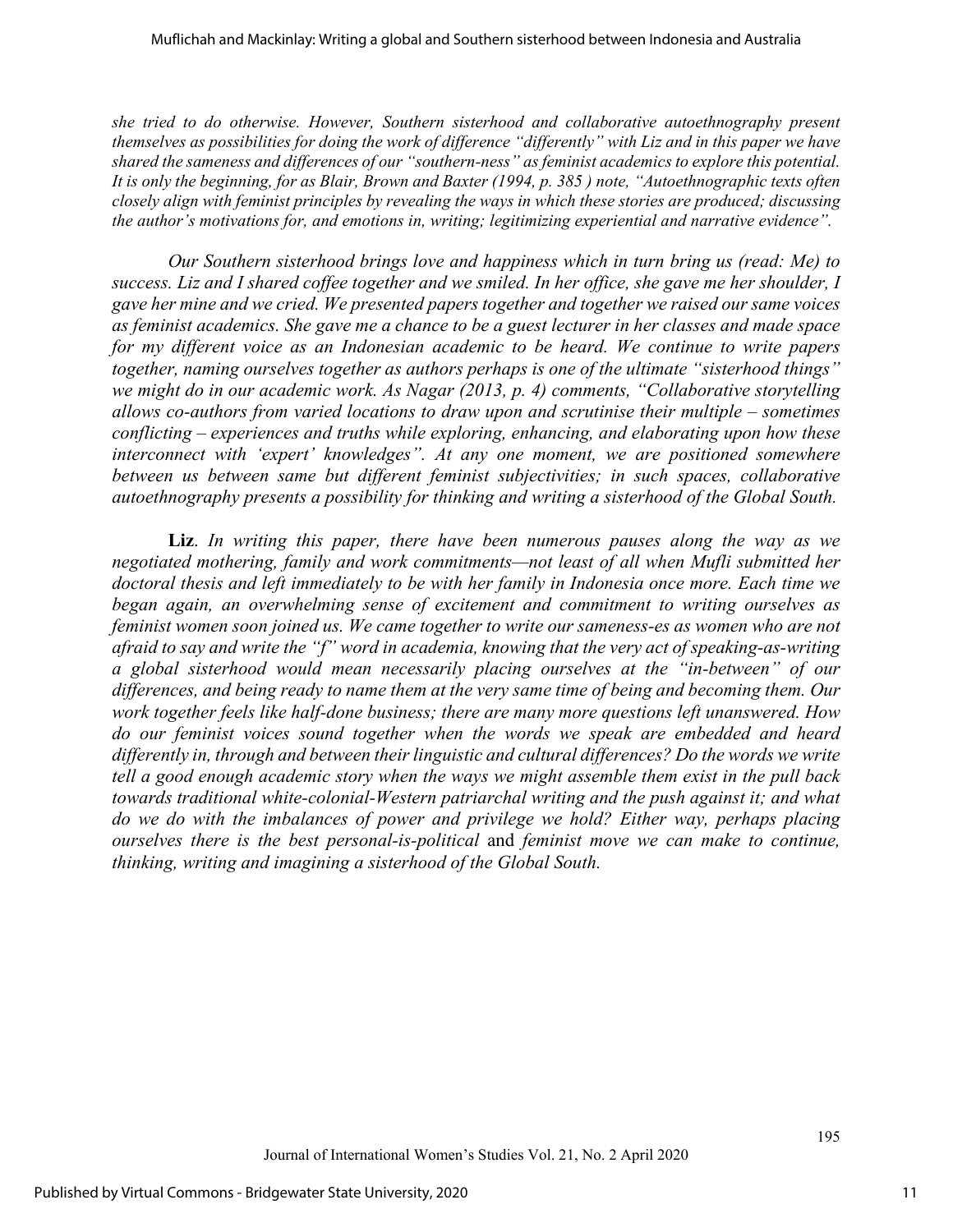#### **References**

- Blair, C., Brown, J. R., & Baxter, L. A. (1994). Disciplining the feminine. *Quarterly Journal of Speech*, 80, 383–409. doi:10.1080/00335639409384084
- Bloom, L. R. (1998). *Under the sign of hope: Feminist methodology and narrative interpretatio*n. Albany, NY: SUNY Press.

Braidotti, R. (2011). *Nomadic subjects: Embodiment and sexual difference in contemporary feminist theory* (2nd ed.). New York, NY: Columbia University Press.

- Chang, H., Ngunjiri, F., & Hernandez, K. A. C. (2012). *Developing qualitative inquiry: collaborative autoethnography.* Walnut Creek, CA: Left Coast Press.
- Cixous, H. (1991). "*Coming to writing" and other essays* (D. Jenson, Ed.; S. Cornell, D. Jenson, A. Liddle & S. Sellers, Trans.). Cambridge, MA: Harvard University Press.
- Cixous, H. (1994). *The Hélène Cixous reader* (S. Sellers, Ed.). London, UK: Routledge.
- Cixous, H., & Clement, C. (1986). *The newly born woman* (B. Wing, trans.). Minneapolis, MN: University of Minneapolis.
- Collins, P. H. (2003). Toward an Afrocentric feminist epistemology. In Y. S. Lincoln & N. K. Denzin (Eds.), *Turning points in qualitative research: Tying knots in a handkerchief* (pp. 47 - 72). California, CA: Altamira Press
- Collins, P., H. (1994). Shifting the center: Race, class, and feminist theorizing about motherhood," in Bassin, D., Honey, M. & Kaplan, M. M. (Eds.) in *Representations of motherhood* (pp.59- 69). New Haven, CT: Yale University Press.
- Connell, R. (2007). *Southern theory: The global dynamics of knowledge in social science*. Sydney, NSW: Allen & Unwin.
- Connell, R. (2014). Rethinking Gender from the South. *Feminist Studies, 40*(3). pp. 18-539.
- DeVault, M. L., & Gross, G. (2007). Feminist interviewing: Experience, talk, and knowledge. In S. N. Hesse-Biber (Ed.), *Handbook of feminist research: Theory and praxis* (pp. 179- 197). Thousand Oaks, CA: Sage.
- Ellsworth, E. (1997). Double binds of whiteness. *Off White: Readings on race, power, and society*, 259-269.
- Fonow, M. M., & Cook, J. A. (Eds.). (1991). *Beyond methodology: Feminist scholarship as lived research*. Bloomington, IN: Indiana University Press.
- Greene, M. (1994). Postmodernism and the crisis of representation. *English Education*, 26(4), 206-219.
- Harding, S. (1987). *Feminism and methodology: Social science issues*. Bloomington, IN: Indiana University Press: Milton Keynes [Buckinghamshire].
- Hesse-Biber, S. N. (2007). The practice of feminist in-depth interviewing. *Feminist Research Practice: A primer*, 111-148.
- Holman-Jones, S. (2005) Auto Ethnography: Making the Personal Political. In Denzin, N.K. and Lincoln, Y.S., (Eds.), *Handbook of qualitative research* (pp. 763 – 791). Thousand Oaks, CA: Sage
- hooks, b. (1994). *Teaching to transgress: Education as the practice of freedom*. Boston, MA: Southend Press.
- hooks, b. (2000). *Feminism is for everybody passionate politics*. Cambridge, MA: South End Press.
- hooks, b. (2002). *Communion: The female search for love*. New York, NY: W. Morrow.
- hooks, b. (2013). *Writing beyond race: Living theory and practice*. London, UK: Routledge.